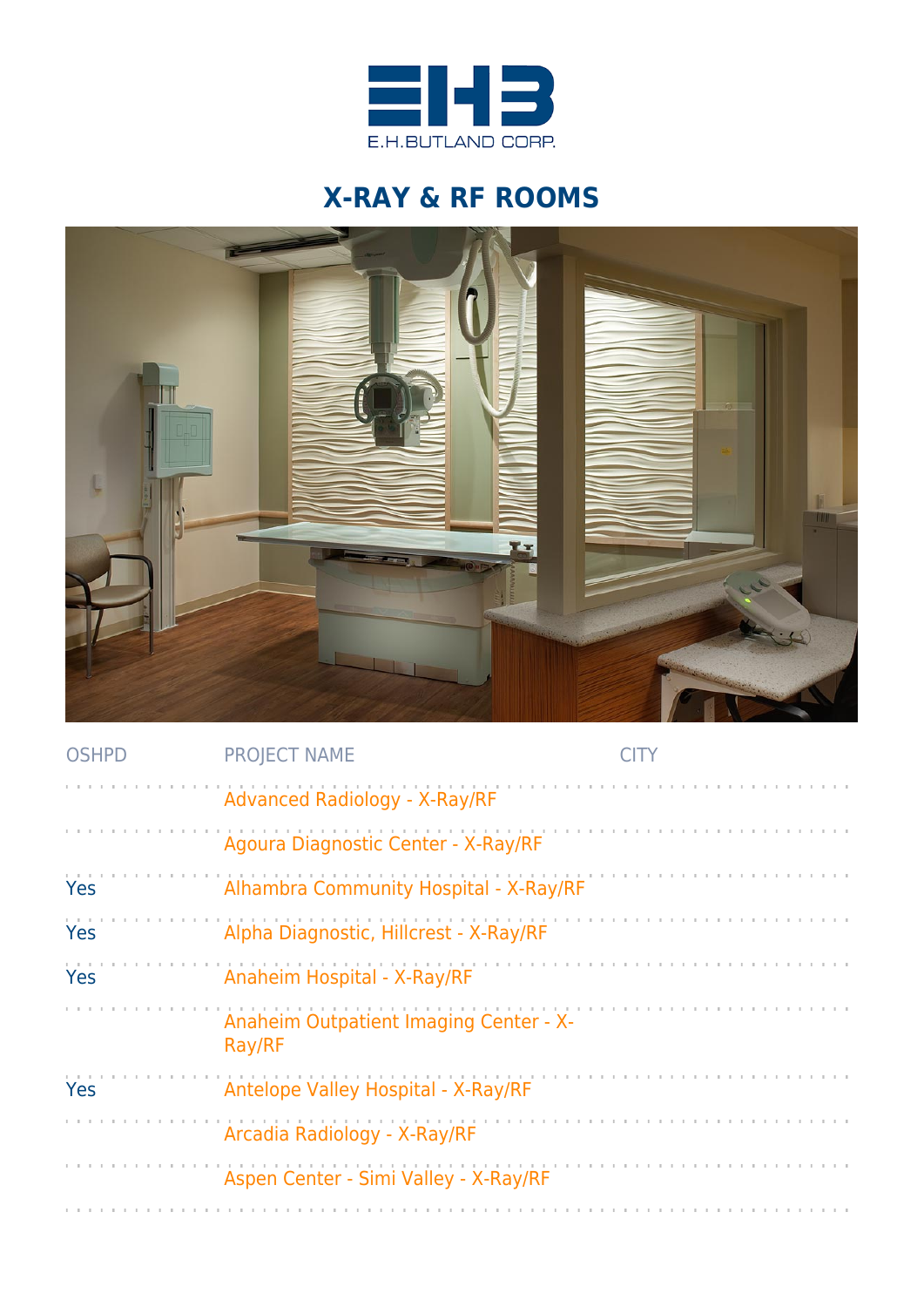| <b>OSHPD</b> | <b>PROJECT NAME</b>                                          | <b>CITY</b>                                                                                                                                                                                                                    |
|--------------|--------------------------------------------------------------|--------------------------------------------------------------------------------------------------------------------------------------------------------------------------------------------------------------------------------|
|              | Balboa Imaging Center - X-Ray/RF                             |                                                                                                                                                                                                                                |
| Yes          | <b>Brotman Medical Center - X-Ray/RF</b>                     |                                                                                                                                                                                                                                |
| Yes          | <b>Burbank Medical Center - X-Ray/RF</b>                     |                                                                                                                                                                                                                                |
|              | Cabrillo Radiology - X-Ray/RF                                |                                                                                                                                                                                                                                |
|              | California Diagnostic Imaging Center - X-<br>Ray/RF          |                                                                                                                                                                                                                                |
|              | California Health Longevity Institute<br>Westlake - X-Ray/RF |                                                                                                                                                                                                                                |
| Yes          | Canoga Park Hospital - X-Ray/RF                              |                                                                                                                                                                                                                                |
| Yes          | Catalina Island Medical Center - X-Ray/RF                    |                                                                                                                                                                                                                                |
| Yes          | Cedars Sinai Medical Center - X-Ray/RF                       |                                                                                                                                                                                                                                |
| Yes          | Century City Hospital - X-Ray/RF                             |                                                                                                                                                                                                                                |
| Yes          | <b>Charter Hospital - X-Ray/RF</b>                           |                                                                                                                                                                                                                                |
| Yes          | Children's Hospital, CA - Rad 1 Equipment<br>Replacement     | <b>Los Angeles</b>                                                                                                                                                                                                             |
| Yes          | Chino Community Hospital - X-Ray/RF                          |                                                                                                                                                                                                                                |
| Yes          | Chula Vista Community Hospital - X-<br>Ray/RF                |                                                                                                                                                                                                                                |
| Yes          | Circle City Hospital - X-Ray/RF                              |                                                                                                                                                                                                                                |
|              | CMH /Grossman Imaging Center - X-<br>Ray/RF                  | and the company of the company of the company of the company of the company of the company of the company of the company of the company of the company of the company of the company of the company of the company of the comp |
|              | CMI Imaging Center - Balboa - X-Ray/RF                       |                                                                                                                                                                                                                                |
|              | CMI Imaging Center - Sepulveda - X-<br>Ray/RF                | a construction of the construction of the construction of the construction of the construction of the construction of the construction of the construction of the construction of the construction of the construction of the  |
|              | CMI Imaging Center - Sherman Oaks - X-<br>Ray/RF             | and the company of the company of                                                                                                                                                                                              |
|              | CMI Imaging Center - Thousand Oaks - X-<br>Ray/RF            |                                                                                                                                                                                                                                |
|              |                                                              |                                                                                                                                                                                                                                |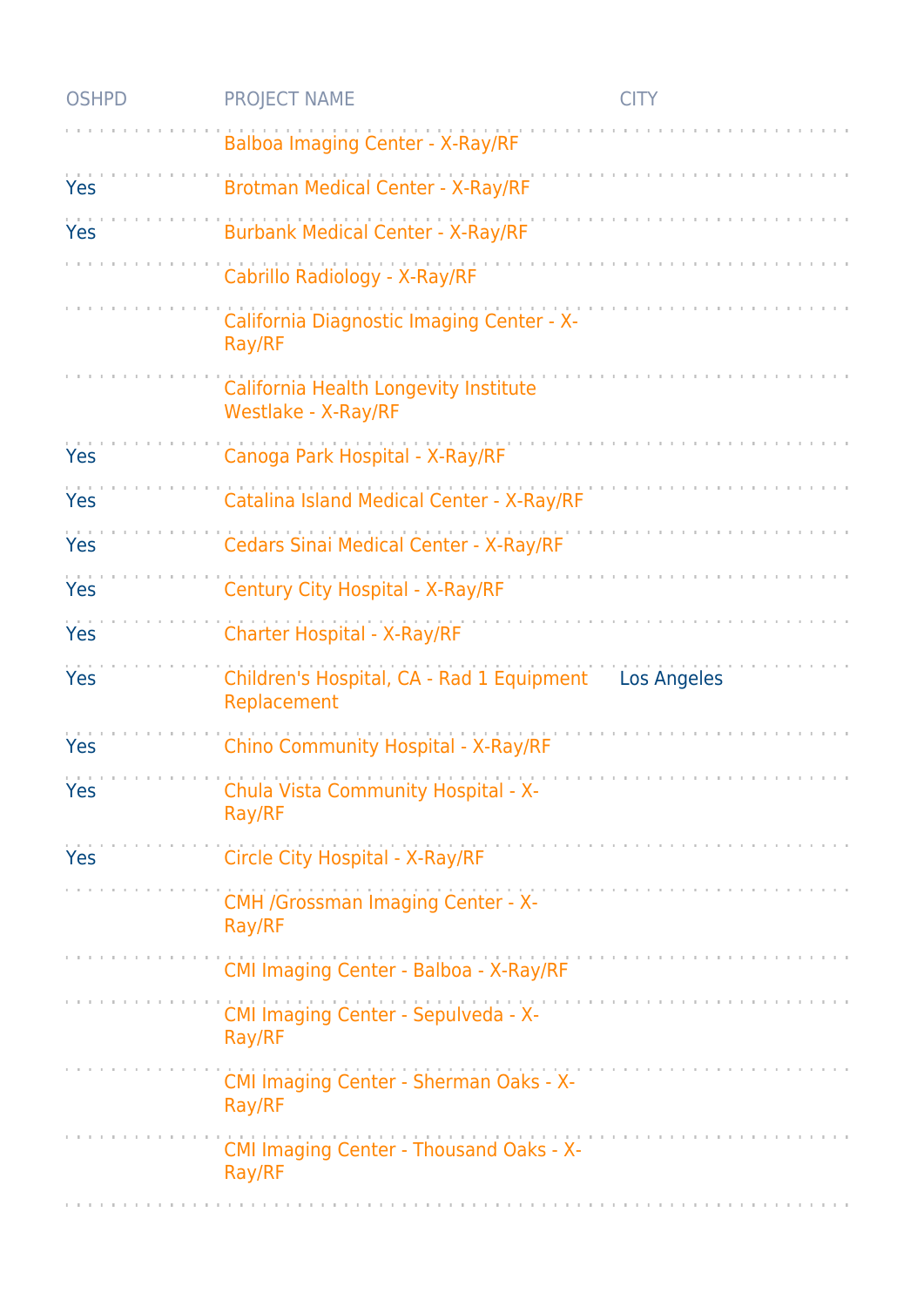| <b>OSHPD</b> | <b>PROJECT NAME</b>                                    | <b>CITY</b> |
|--------------|--------------------------------------------------------|-------------|
|              | CMI Imaging Center - Westlake - X-Ray/RF               |             |
| Yes          | College Park Hospital - X-Ray/RF                       |             |
|              | Corona Imaging Center - X-Ray/RF                       |             |
| <b>Yes</b>   | <b>Cottage Hospital - X-Ray/RF</b>                     |             |
| Yes          | County USC Hospital - X-Ray/RF                         |             |
| Yes          | Desert Regional Medical Center - X-Ray/RF              |             |
|              | Dr. Amstert - X-Ray/RF                                 |             |
|              | Dr. Badel - X-Ray/RF                                   |             |
|              | Dr. Becker, Madison Radiology - X-Ray/RF               |             |
|              | Dr. Brock - X-Ray/RF                                   |             |
|              | Dr. Carmody - X-Ray/RF                                 |             |
|              | Dr. Chao - X-Ray/RF                                    |             |
|              | Dr. Fierstein - X-Ray/RF                               |             |
|              | Dr. Grusd - X-Ray/RF                                   |             |
|              | Dr. Payne - X-Ray/RF                                   |             |
|              | Dr. Schwimer - Beverly Hills - X-Ray/RF                |             |
|              | Dr. Schwimer - Santa Monica - X-Ray/RF                 |             |
|              | Dr. Smith - X-Ray/RF                                   |             |
|              | Dr. Venkat - X-Ray/RF                                  |             |
|              | Dr. Yang - X-Ray/RF                                    |             |
|              | Dr. Zapata - X-Ray/RF                                  |             |
| Yes          | El Cajon Community Hospital - X-Ray/RF                 |             |
|              | <b>Encino Diagnostic Imaging Center - X-</b><br>Ray/RF |             |
|              | FHP/Lynwood Imaging Center - X-Ray/RF                  |             |
|              |                                                        |             |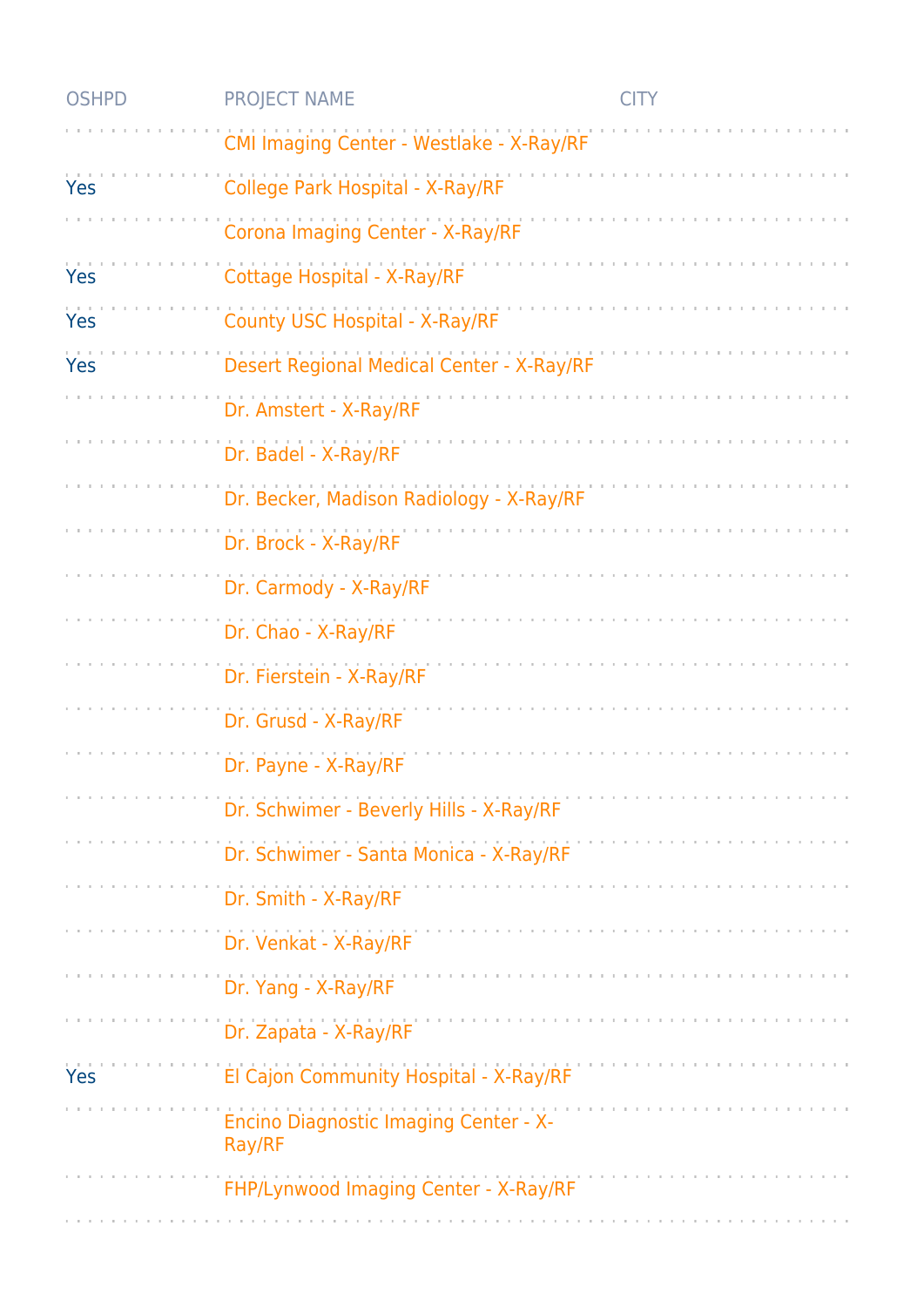| <b>OSHPD</b> | <b>PROJECT NAME</b>                                          | <b>CITY</b> |
|--------------|--------------------------------------------------------------|-------------|
| Yes          | Foothill Regional Medical Center - RF & X-<br>Ray            | Tustin, CA  |
|              | Fresno Imaging - X-Ray/RF                                    |             |
|              | <b>Glendale Imaging - X-Ray/RF</b>                           |             |
| Yes          | <b>Glendale Memorial Hospital - X-Ray/RF</b>                 |             |
| Yes          | <b>Glendora Community Hospital - X-Ray/RF</b>                |             |
| Yes          | Good Samaritan Hospital - X-Ray/RF                           |             |
|              | Good Samaritan Imaging - X-Ray/RF                            |             |
| Yes          | <b>Granada Hills Community Hospital - X-</b><br>Ray/RF       |             |
|              | Granada Hills Imaging Center - X-Ray/RF                      |             |
|              | Grossman Imaging Center - Oxnard - X-<br>Ray/RF              |             |
|              | Grossman Imaging Center - Ventura - X-<br>Ray/RF             |             |
| Yes          | Harbor/UCLA Medical Center - X-Ray/RF                        |             |
| Yes          | Hawthrone Memorial Hospital - X-Ray/RF                       |             |
|              | Healthwest Partners - Balboa - X-Ray/RF                      |             |
|              | Healthwest Partners - Encino - X-Ray/RF                      |             |
|              | Healthwest Partners - Indian Wells - X-<br>Ray/RF            |             |
|              | Healthwest Partners - Indio - X-Ray/RF                       |             |
| Yes          | Hoag Memorial Medical Center - X-Ray/RF                      |             |
| Yes          | Hollywood Presbyterian Hospital - X-<br>Ray/RF               |             |
| <b>Yes</b>   | Huntington Hospital - X-Ray/RF                               |             |
|              | Huntington Hospital Outpatient- Imaging<br>Center - X-Ray/RF |             |
|              |                                                              |             |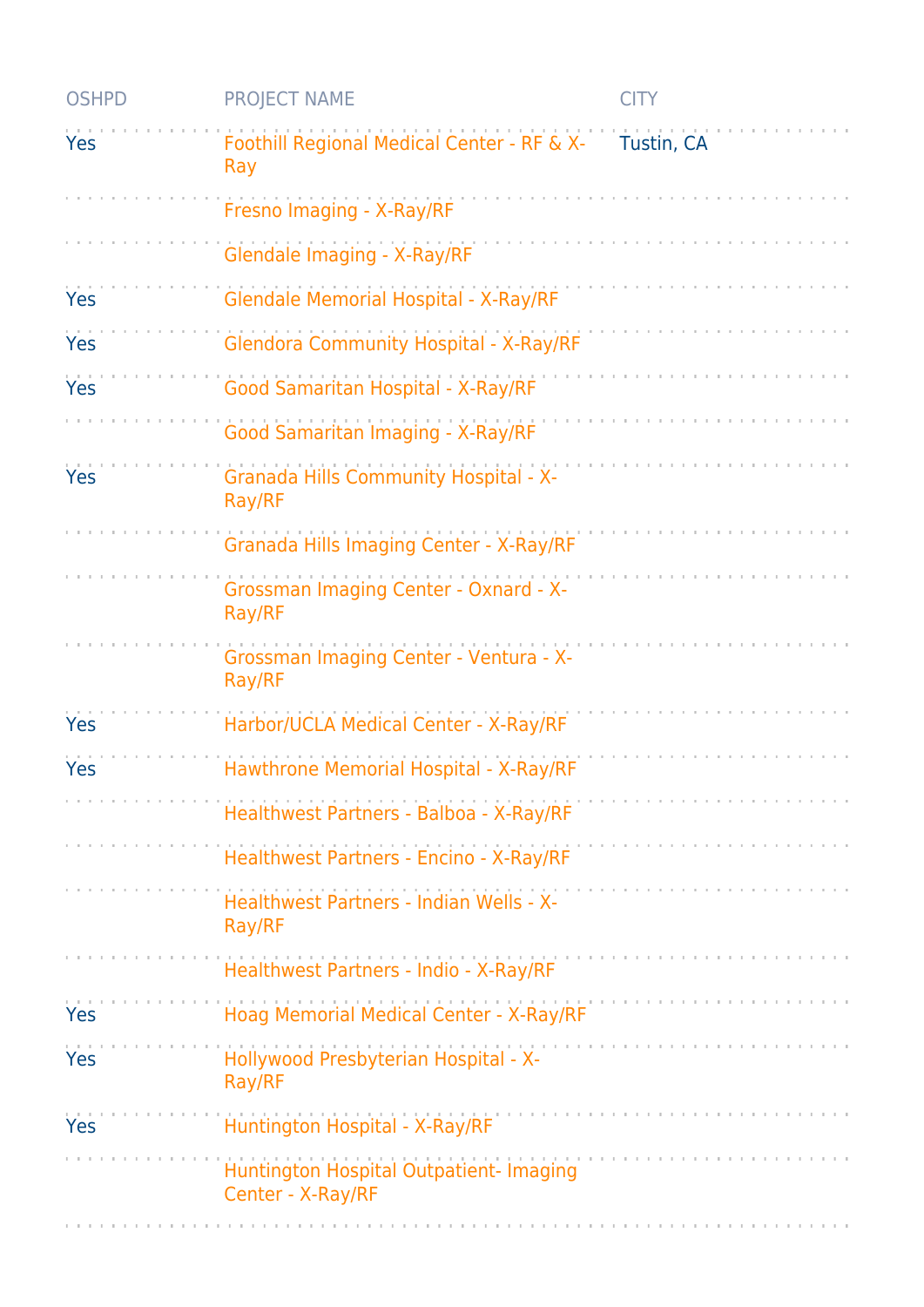| <b>OSHPD</b> | <b>PROJECT NAME</b>                               | <b>CITY</b> |
|--------------|---------------------------------------------------|-------------|
| Yes          | Huntington Park Community Hospital - X-<br>Ray/RF |             |
| Yes          | Irvine Regional Hospital - X-Ray/RF               |             |
| Yes          | Kaiser Hospital, Bellflower - X-Ray/RF            |             |
| Yes          | Kaiser Hospital, Granada Hills - X-Ray/RF         |             |
| Yes          | Kaiser Hospital, Panorama City - X-Ray/RF         |             |
| Yes          | Kaiser Hospital, Anaheim - X-Ray/RF               |             |
| Yes          | La Mirada Medical Center - X-Ray/RF               |             |
| Yes          | LAC/USC - X-Ray/RF                                |             |
|              | Landmark Imaging - X-Ray/RF                       |             |
| Yes          | Long Beach Medical Center - X-Ray/RF              |             |
|              | Long Beach Naval Station - X-Ray/RF               |             |
| Yes          | Los Alamitos Medical Center - X-Ray/RF            |             |
|              | LSG - Beverly Hills Imaging - X-Ray/RF            |             |
|              | LSG- Santa Monica Imaging - X-Ray/RF              |             |
|              | Manhattan Beach Imaging Center - X-<br>Ray/RF     |             |
| Yes          | Marina Hospital Medical Center - X-Ray/RF         |             |
| Yes          | Martin Luther King Hospital - X-Ray/RF            |             |
| Yes          | Midway Hospital - X-Ray/RF                        |             |
| Yes          | Mission Bay Hospital - X-Ray/RF                   |             |
| Yes          | Northridge Imaging Center - X-Ray/RF              |             |
|              | Northrop - X-Ray/RF                               |             |
|              | <b>Oasis Radiology - X-Ray/RF</b>                 |             |
| Yes          | <b>Olive View Medical Center - X-Ray/RF</b>       |             |
|              |                                                   |             |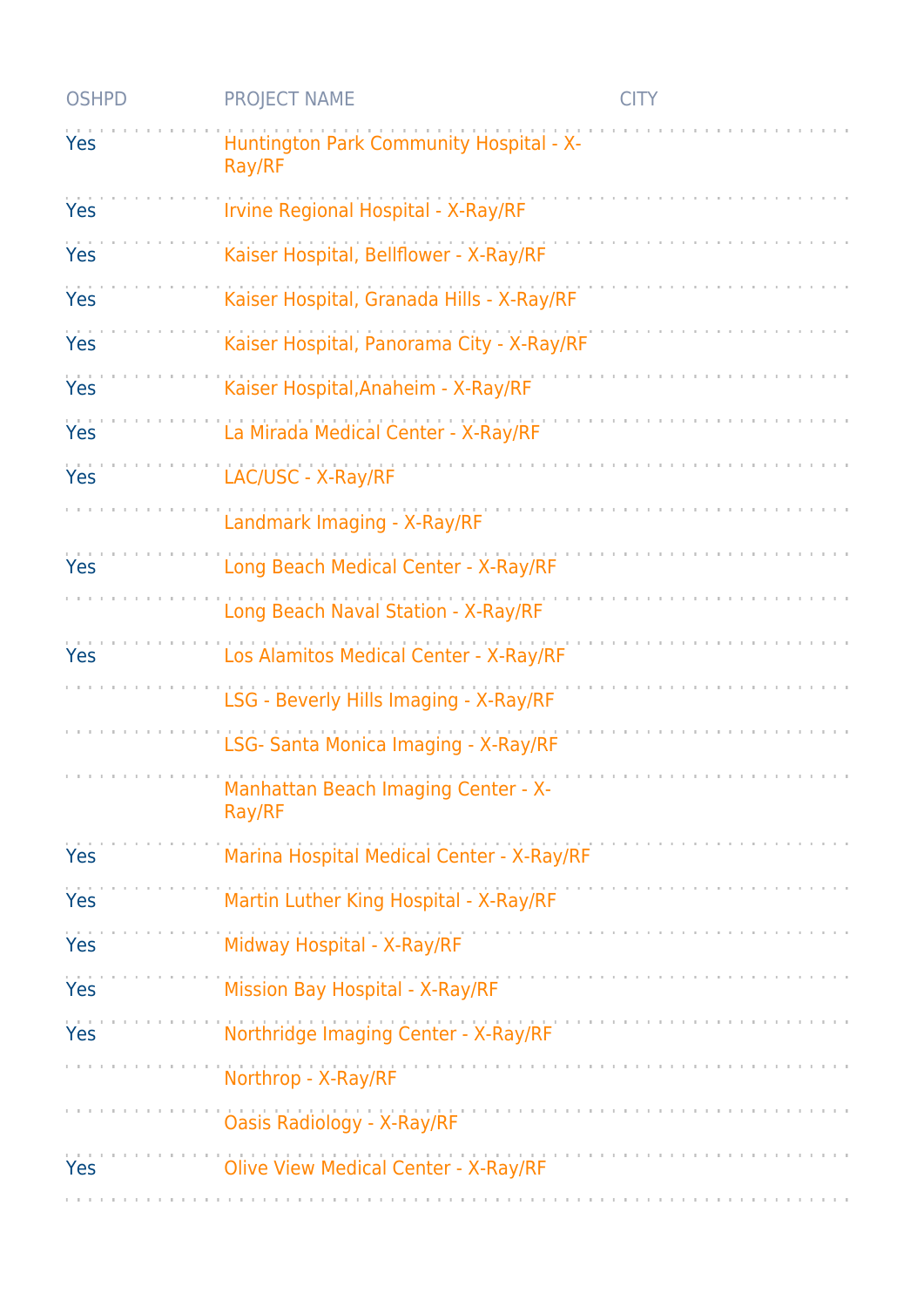| <b>OSHPD</b> | <b>PROJECT NAME</b>                               | <b>CITY</b> |
|--------------|---------------------------------------------------|-------------|
| Yes          | Olympia Medical Center - X-Ray/RF                 |             |
| Yes          | <b>Ontario Community Hospital - X-Ray/RF</b>      |             |
|              | Pacific Medical Imaging & Oncology - X-<br>Ray/RF |             |
| Yes          | Pacifica Hospital - X-Ray/RF                      |             |
| Yes          | Palmdale Hospital - X-Ray/RF                      |             |
|              | Port Hueneme, U.S. Navy, X-Ray - X-<br>Ray/RF     |             |
|              | Prairie Avenue, X-Ray - X-Ray/RF                  |             |
| Yes          | Providence Tarzana Medical Center - X-<br>Ray/RF  |             |
| Yes          | Providence Tarzana Medical Center - X-<br>Ray/RF  |             |
|              | Pueblo Radiology - Ventura - X-Ray/RF             |             |
| Yes          | Queen of Angels Hospital - X-Ray/RF               |             |
| <b>Yes</b>   | Queen of the Valley Hospital - X-Ray/RF           |             |
| Yes          | Rancho Encino Hospital - X-Ray/RF                 |             |
| Yes          | Ranchos Los Amigos - R/F - X-Ray/RF               |             |
|              | Raytel - Florida - X-Ray/RF                       |             |
| Yes          | Riverside Community Hospital - X-Ray/RF           |             |
| <b>Yes</b>   | Riverside Community Hospital - X-Ray/RF           |             |
| <b>Yes</b>   | <b>Riverview Hospital - X-Ray/RF</b>              |             |
| <b>Yes</b>   | Ross Loos Medical Center - X-Ray/RF               |             |
| Yes          | Sagebrush Medical Plaza - X-Ray/RF                |             |
| Yes          | Saint Mary's Hospital - X-Ray/RF                  |             |
|              | San Antonio Imaging - X-Ray/RF                    |             |
|              |                                                   |             |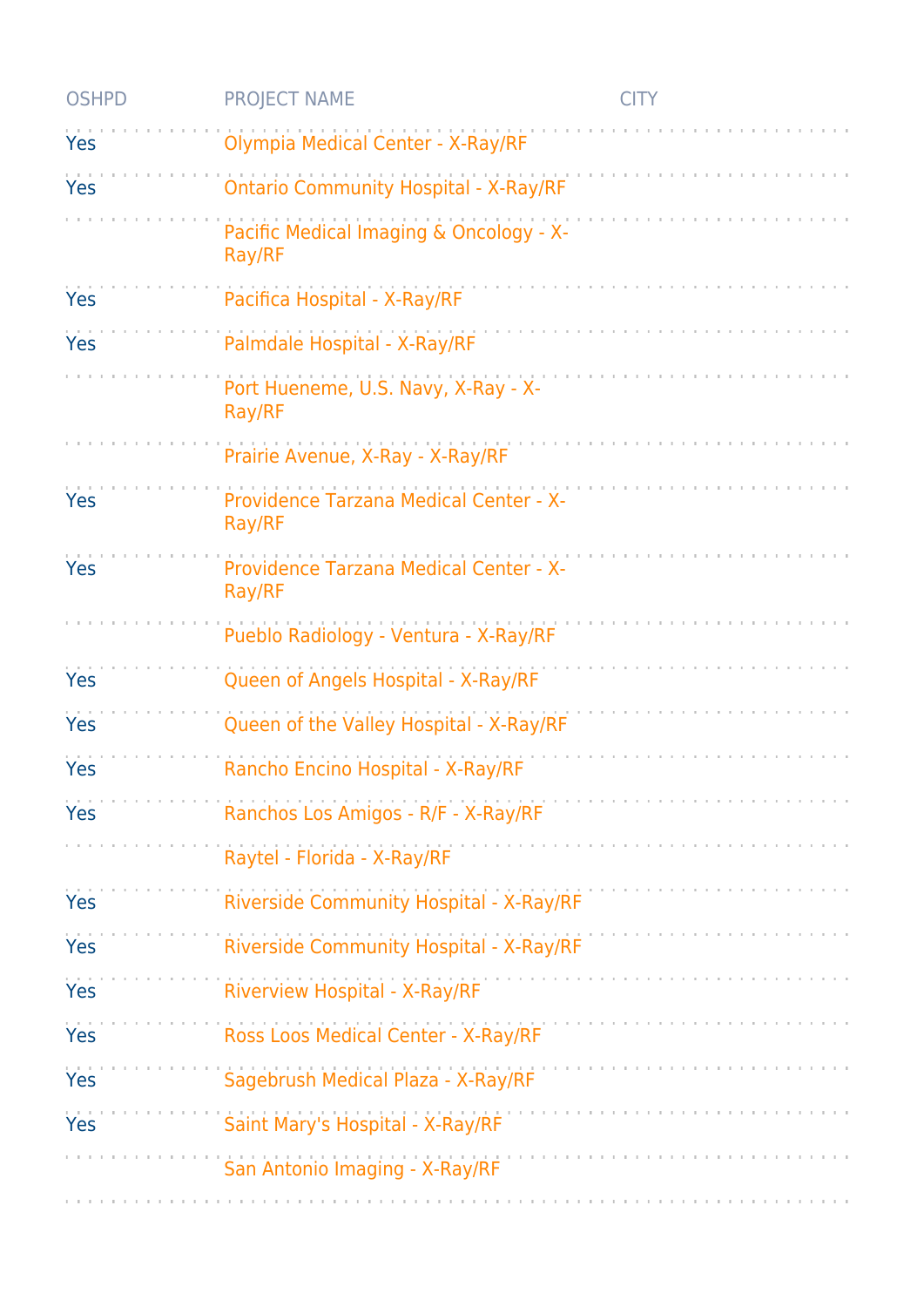| <b>OSHPD</b> | <b>PROJECT NAME</b>                            | <b>CITY</b> |
|--------------|------------------------------------------------|-------------|
| Yes          | San Dimas Community Hospital - X-Ray/RF        |             |
| Yes          | San Gabriel Hospital - X-Ray/RF                |             |
|              | San Gabriel Valley Diagnostic - X-Ray/RF       |             |
| Yes          | San Jose Medical Imaging Center - X-<br>Ray/RF |             |
|              | San Luis Obispo Imaging Center - X-Ray/RF      |             |
|              | Sansum SBMFC, Pesetas Lane - X-Ray/RF          |             |
|              | Santa Barbara Radiology - X-Ray/RF             |             |
| Yes          | Santa Cruz Hospital - X-Ray/RF                 |             |
| Yes          | Santa Marta Diagnostics - X-Ray/RF             |             |
| Yes          | Santa Paula Memorial Hospital - X-Ray/RF       |             |
|              | Santee Open Imaging - X-Ray/RF                 |             |
| Yes          | <b>Shriners Hospital - X-Ray/RF</b>            |             |
| Yes          | Sierra Memorial Hospital - X-Ray/RF            |             |
| Yes          | Simi Valley Adventist Hospital - X-Ray/RF      |             |
| Yes          | Simi Valley Doctors Hospital - X-Ray/RF        |             |
| Yes          | St. Lukes Medical Center - X-Ray/RF            |             |
| Yes          | St. Mary's Hospital - X-Ray/RF                 |             |
| Yes          | Sun Medical Center - X-Ray/RF                  |             |
|              | Sunset Pomona - X-Ray/RF                       |             |
|              | Sutter Solano - X-Ray/RF                       |             |
| Yes          | Temple City Hospital - X-Ray/RF                |             |
|              | Thousand Oaks Imaging - X-Ray/RF               |             |
|              | Tildon Coil - X-Ray/RF                         |             |
|              | Tower East Radiology - X-Ray/RF                |             |
|              |                                                |             |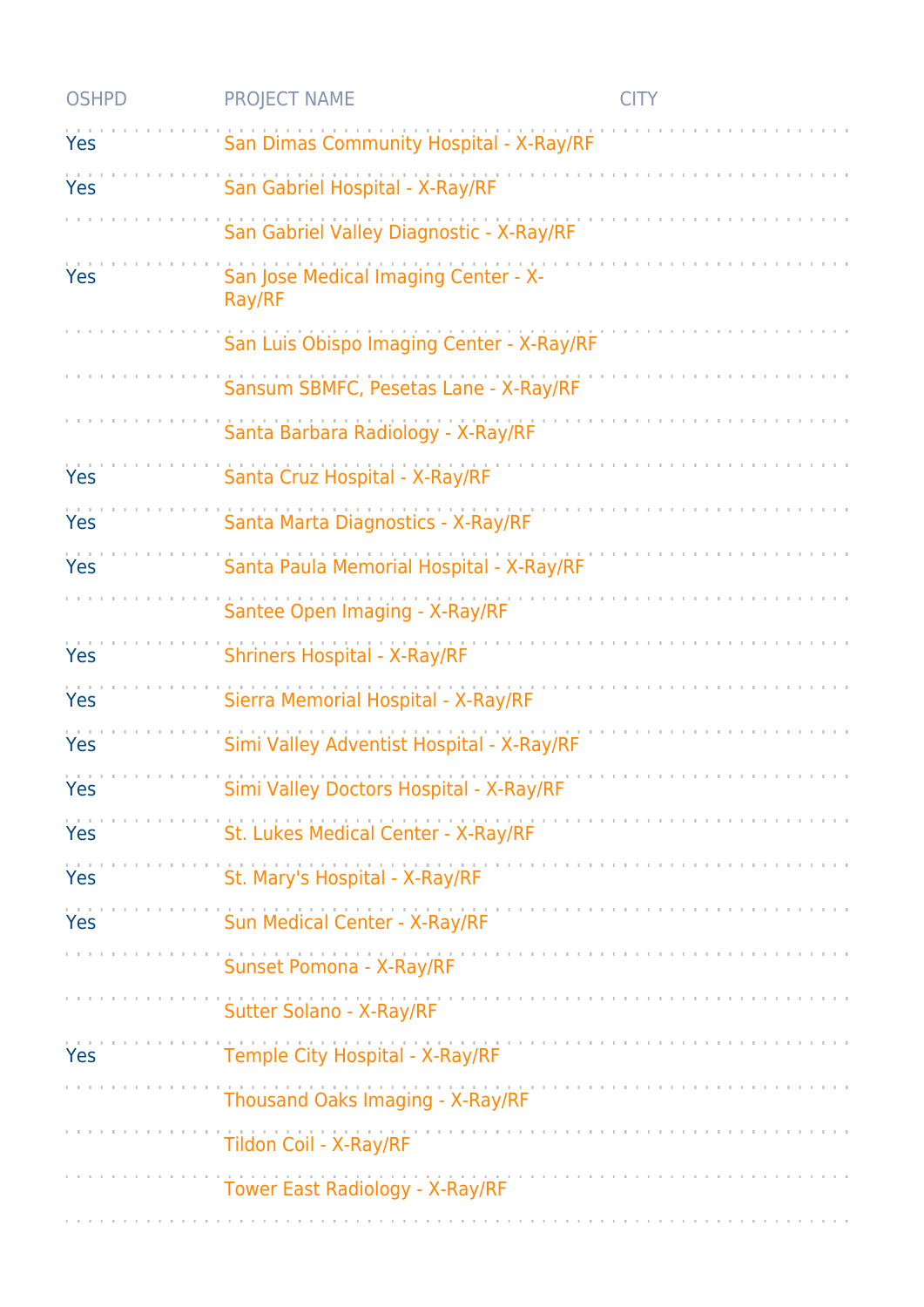| <b>OSHPD</b> | <b>PROJECT NAME</b>                                      | <b>CITY</b> |
|--------------|----------------------------------------------------------|-------------|
|              | <b>UCLA Manhattan Beach Imaging Center -</b><br>X-Ray/RF |             |
|              | University Imaging Center, Santa Clarita -<br>X-Ray/RF   |             |
|              | US Diagnostics - Inglewood Imaging - X-<br>Ray/RF        |             |
|              | US Diagnostics - Anaheim Hills - X-Ray/RF                |             |
|              | US Diagnostics - Balboa - X-Ray/RF                       |             |
|              | US Diagnostics - Huntington Beach - X-<br>Ray/RF         |             |
|              | US Diagnostics - Westlake Imaging - X-<br>Ray/RF         |             |
| Yes          | USC - X-Ray/RF                                           |             |
| Yes          | <b>USC Keck Hospital - X-Ray/RF</b>                      |             |
|              | VA Hospital, Sepulveda - X-Ray/RF                        |             |
|              | Valley Imaging Center - X-Ray/RF                         |             |
|              | Ventura Coast Imaging - X-Ray/RF                         |             |
| Yes          | Ventura Community Hospital - X-Ray/RF                    |             |
| Yes          | Verdugo Hills Hospital - X-Ray/RF                        |             |
| Yes          | Washington Hospital - X-Ray/RF                           |             |
|              | <b>West Coast Radiology Center - X-Ray/RF</b>            |             |
| Yes          | West Hills Medical Center - X-Ray/RF                     |             |
|              | West Valley Imaging - X-Ray/RF                           |             |
|              | <b>Westball Radiology - X-Ray/RF</b>                     |             |
| Yes          | <b>Western Medical Center - X-Ray/RF</b>                 |             |
|              | Western Radiology, Marina Del Rey - X-<br>Ray/RF         |             |
|              |                                                          |             |